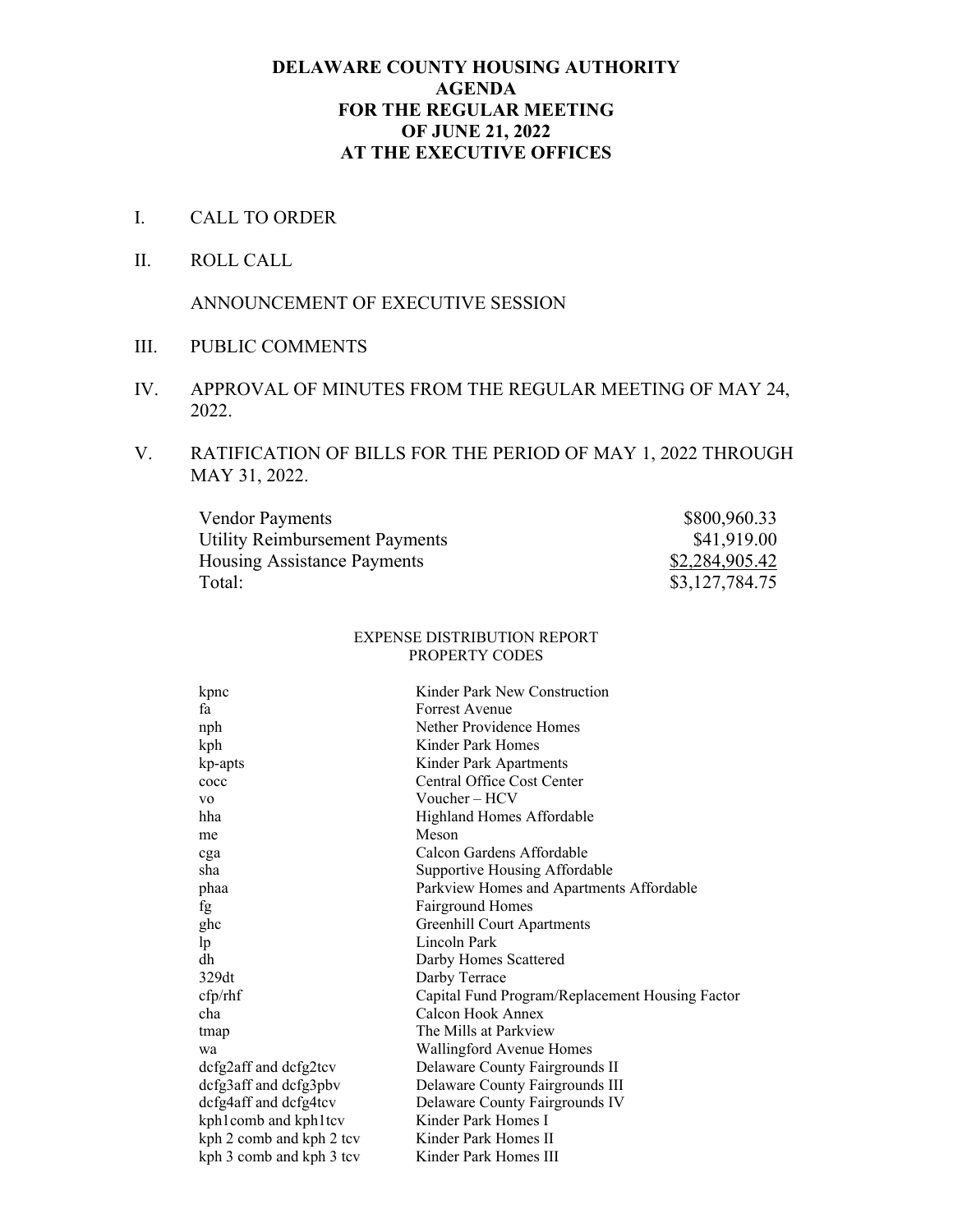## VI. APPROVAL OF CASH STATEMENTS FOR THE MONTH OF MAY 2022.

- A. Public Housing Program
- B. Section 8 New Construction Program Kinder Park Apartments
- C. Housing Choice Voucher Program Housing Assistance Payment's
- D. Meson, Inc.
- VII. REVIEW AND APPROVE THE TENANT ACCOUNTS RECEIVABLE REPORT FOR THE MONTH OF JUNE 2022.
- VIII. REVIEW AND APPROVE THE HOUSING CHOICE VOUCHER PROGRAM VOUCHER MANAGEMENT REPORT FOR THE MONTH OF JUNE 2022.

# IX. REVIEW AND APPROVE THE UNIT AVAILABILITY REPORT FOR THE PUBLIC HOUSING PROGRAM FOR THE MONTH OF JUNE 2022.

- X. COMMITTEE REPORTS
	- A. Personnel
		- 1. Personnel items to be considered in Executive Session
			- 1. Approve new employee hires.
			- 2. Accept employee resignations.
			- 3. Approve employee terminations.
			- 4. Approve/rescind employee transfers/promotions.
	- B. Property and Supplies
	- C. Finance
	- D. Pension
	- E. Insurance
	- F. Tenant Relations